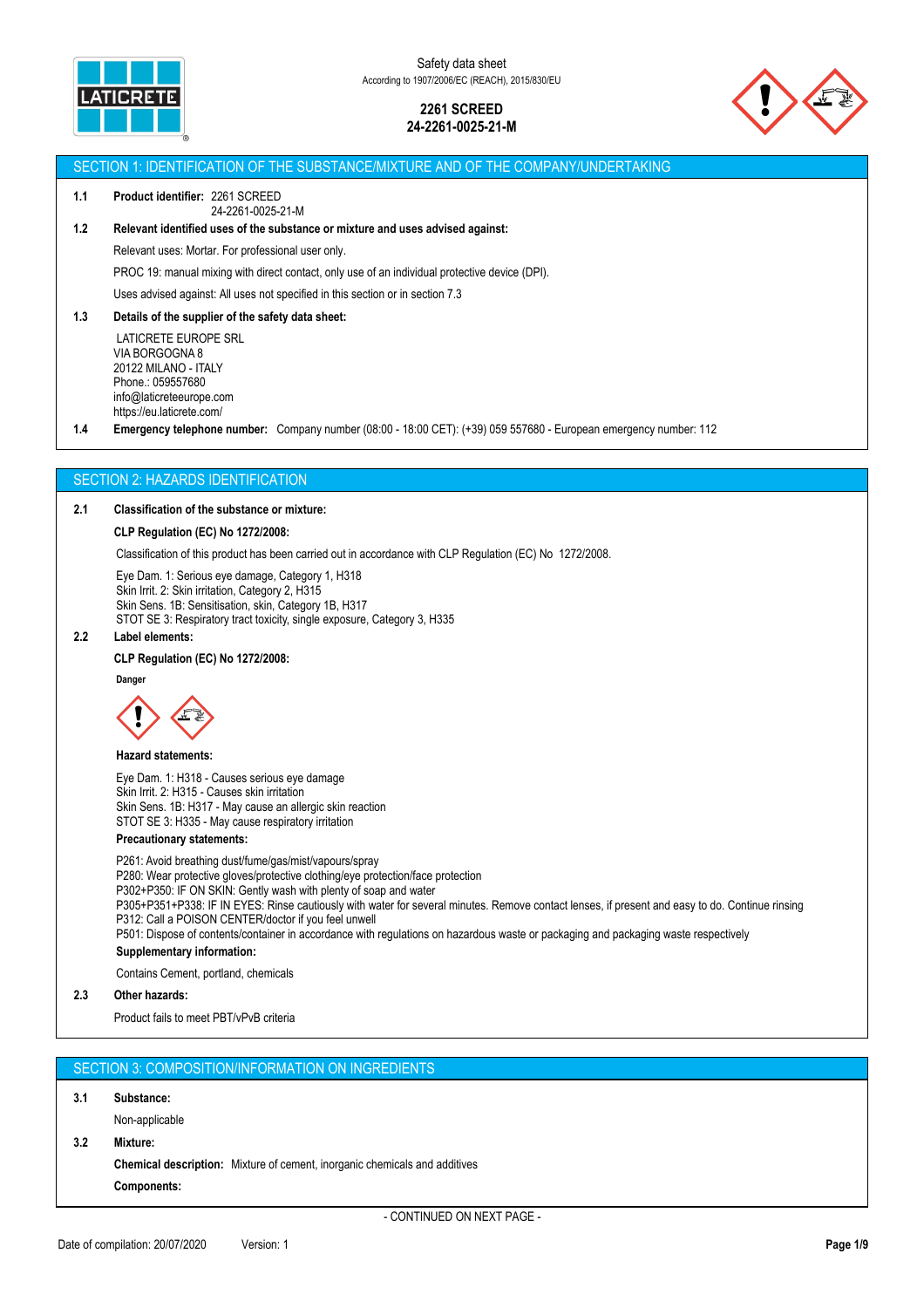



## SECTION 3: COMPOSITION/INFORMATION ON INGREDIENTS (continued)

|                                                                | Identification<br>Chemical name/Classification |                                           | Concentration                                                                        |                 |            |
|----------------------------------------------------------------|------------------------------------------------|-------------------------------------------|--------------------------------------------------------------------------------------|-----------------|------------|
| CAS:<br>EC:<br>65997-15-1                                      |                                                | Cement, portland, chemicals <sup>11</sup> |                                                                                      | Self-classified |            |
| 266-043-4<br>Index:<br>Non-applicable<br>REACH: Non-applicable |                                                | Regulation 1272/2008                      | Eye Dam. 1: H318; Skin Irrit. 2: H315; Skin Sens. 1B: H317; STOT SE 3: H335 - Danger | (1><-)          | $10 - 20%$ |

To obtain more information on the hazards of the substances consult sections 11, 12 and 16.

## SECTION 4: FIRST AID MEASURES

### **4.1 Description of first aid measures:**

The symptoms resulting from intoxication can appear after exposure, therefore, in case of doubt, seek medical attention for direct exposure to the chemical product or persistent discomfort, showing the SDS of this product.

### **By inhalation:**

Remove the person affected from the area of exposure, provide with fresh air and keep at rest. In serious cases such as cardiorespiratory failure, artificial resuscitation techniques will be necessary (mouth to mouth resuscitation, cardiac massage, oxygen supply, etc.) requiring immediate medical assistance.

## **By skin contact:**

Remove contaminated clothing and footwear, rinse skin or shower the person affected if appropriate with plenty of cold water and neutral soap. In serious cases see a doctor. If the product causes burns or freezing, clothing should not be removed as this could worsen the injury caused if it is stuck to the skin. If blisters form on the skin, these should never be burst as this will increase the risk of infection.

### **By eye contact:**

Rinse eyes thoroughly with lukewarm water for at least 15 minutes. Do not allow the person affected to rub or close their eyes. If the injured person uses contact lenses, these should be removed unless they are stuck to the eyes, in which case this could cause further damage. In all cases, after cleaning, a doctor should be consulted as quickly as possible with the SDS of the product.

### **By ingestion/aspiration:**

Do not induce vomiting, but if it does happen keep the head down to avoid aspiration. Keep the person affected at rest. Rinse out the mouth and throat, as they may have been affected during ingestion.

#### **4.2 Most important symptoms and effects, both acute and delayed:**

Acute and delayed effects are indicated in sections 2 and 11.

#### **4.3 Indication of any immediate medical attention and special treatment needed:**

Non-applicable

## SECTION 5: FIREFIGHTING MEASURES

### **5.1 Extinguishing media:**

Product is non-flammable under normal conditions of storage, handling and use. In the case of combustion as a result of improper handling, storage or use preferably use polyvalent powder extinguishers (ABC powder), in accordance with the Regulation on fire protection systems. IT IS NOT RECOMMENDED to use full jet water as an extinguishing agent.

## **5.2 Special hazards arising from the substance or mixture:**

The product is not flammable, it is not explosive, and does not enable or feed combustion in other materials

### **5.3 Advice for firefighters:**

Depending on the magnitude of the fire it may be necessary to use full protective clothing and self-contained breathing apparatus (SCBA). Minimum emergency facilities and equipment should be available (fire blankets, portable first aid kit,...) in accordance with Directive 89/654/EC. **Additional provisions:**

Act in accordance with the Internal Emergency Plan and the Information Sheets on actions to take after an accident or other emergencies. Eliminate all sources of ignition. In case of fire, cool the storage containers and tanks for products susceptible to combustion, explosion or BLEVE as a result of high temperatures. Avoid spillage of the products used to extinguish the fire into an aqueous medium.

## SECTION 6: ACCIDENTAL RELEASE MEASURES

#### **6.1 Personal precautions, protective equipment and emergency procedures:**

Sweep up and shovel product or collect by other means and place in container for reuse (preferred) or disposal

#### **6.2 Environmental precautions:**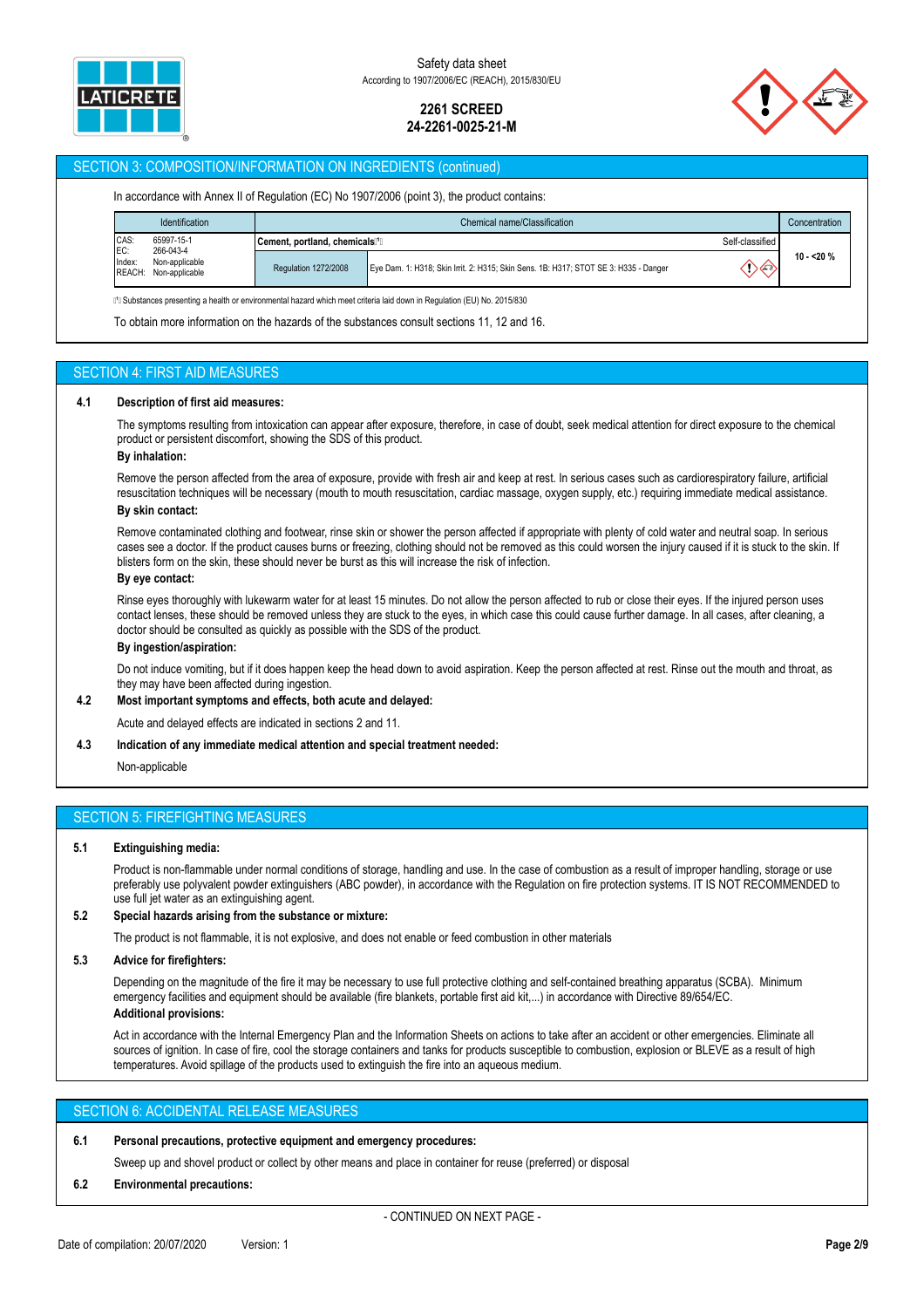

Safety data sheet According to 1907/2006/EC (REACH), 2015/830/EU

## **2261 SCREED 24-2261-0025-21-M**



## SECTION 6: ACCIDENTAL RELEASE MEASURES (continued)

This product is not classified as hazardous to the environment. Keep product away from drains, surface and ground water.

## **6.3 Methods and material for containment and cleaning up:**

It is recommended:

Sweep up and shovel product or collect by other means and place in container for reuse (preferred) or disposal

### **6.4 Reference to other sections:**

See sections 8 and 13.

## SECTION 7: HANDLING AND STORAGE

## **7.1 Precautions for safe handling:**

- A.- Precautions for safe manipulation
	- Use in ventilated areas. Avoid the build up of dust
- B.- Technical recommendations for the prevention of fires and explosions

Due to its inflammable nature, the product does not present a fire risk under normal conditions of storage, handling and use.

C.- Technical recommendations to prevent ergonomic and toxicological risks

Do not eat or drink during the process, washing hands afterwards with suitable cleaning products.

D.- Technical recommendations to prevent environmental risks

It is recommended to have absorbent material available at close proximity to the product (See subsection 6.3)

## **7.2 Conditions for safe storage, including any incompatibilities:**

- A.- Technical measures for storage Maximum time: 12 Months
- B.- General conditions for storage

Avoid sources of heat, radiation, static electricity and contact with food. For additional information see subsection 10.5

Keep the container tightly sealed and protected from open air and humidity.

## **7.3 Specific end use(s):**

Except for the instructions already specified it is not necessary to provide any special recommendation regarding the uses of this product.

SECTION 8: EXPOSURE CONTROLS/PERSONAL PROTECTION

### **8.1 Control parameters:**

Substances whose occupational exposure limits have to be monitored in the workplace

Nuisance dust: Inhalable dust 10 mg/m3 // Respirable dust 4 mg/m3

**DNEL (Workers):**

Non-applicable

## **DNEL (General population):**

Non-applicable

**PNEC:**

Non-applicable

## **8.2 Exposure controls:**

A.- General security and hygiene measures in the work place

As a preventative measure it is recommended to use basic Personal Protective Equipment, with the corresponding <<CE marking>> in accordance with Directive 89/686/EC. For more information on Personal Protective Equipment (storage, use, cleaning, maintenance, class of protection,…) consult the information leaflet provided by the manufacturer. For more information see subsection 7.1. All information contained herein is a recommendation which needs some specification from the labour risk prevention services as it is not known whether the company has additional measures at its disposal.

B.- Respiratory protection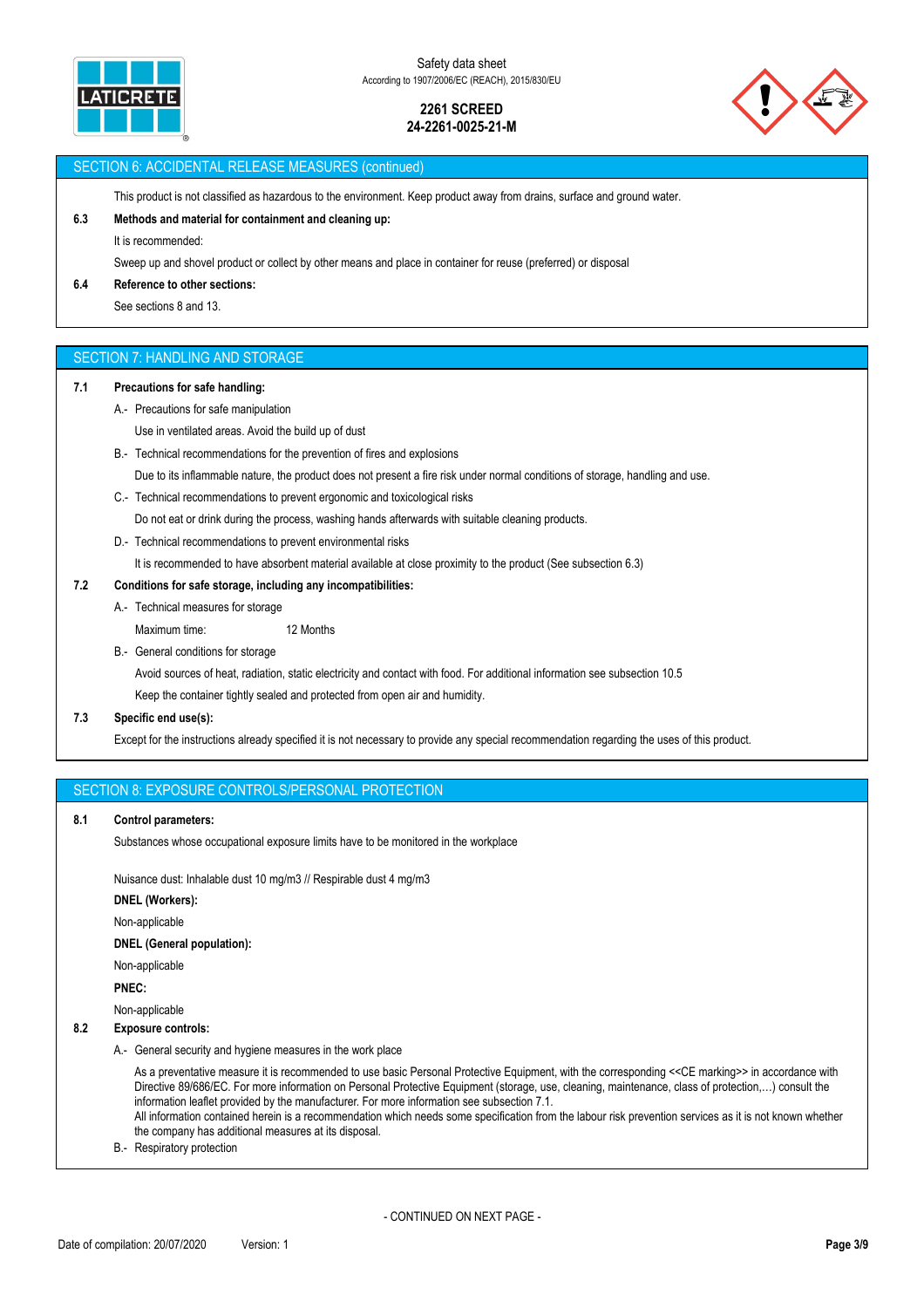

Safety data sheet According to 1907/2006/EC (REACH), 2015/830/EU

## **2261 SCREED 24-2261-0025-21-M**



prolonged exposure to the product for professional/industrial users CE III is recommended, in accordance with the regulations in EN ISO 20345:2012 y EN 13832-1:2007

#### SECTION 8: EXPOSURE CONTROLS/PERSONAL PROTECTION (continued) Pictogram | PPE | Labelling | CEN Standard | Current Contains Remarks Filter mask for particles (FFP2) EN 149:2001+A1:2009 Replace when an increase in resistence to breathing is observed. ulsory use of face **CAT III** mask C.- Specific protection for the hands Pictogram **PRE Remarks** PPE Labelling **CEN Standard Professional Remarks** Replace gloves in case of any sign of damage. For prolonged Protective gloves against minor periods of exposure to the product for professional users/industrials, we recommend using CE III gloves in line risks with standards EN 420:2003+A1:2009 and EN ISO 374-1:2016 Mandatory hand **CAT** prote "As the product is a mixture of several substances, the resistance of the glove material can not be predicted in advance with total reliability and has therefore to be checked prior to the application" D.- Ocular and facial protection Pictogram **PRE** Remarks **PRE** Labelling CEN Standard **PRE** Remarks Panoramic glasses against EN 166:2001 Clean daily and disinfect periodically according to the EN ISO 4007:2018 splash/projections. manufacturer´s instructions. Use if there is a risk of splashing. **CAT II** datory face protection E.- Body protection Pictogram | PPE | Labelling | CEN Standard | Current Contains Remarks Replace before any evidence of deterioration. For periods of prolonged exposure to the product for professional/industrial Work clothing users CE III is recommended, in accordance with the regulations in EN ISO 6529:2013, EN ISO 6530:2005, EN ISO 13688:2013, EN 464:1994. **CAT I** Replace before any evidence of deterioration. For periods of

### F.- Additional emergency measures

| ъ.<br>Â<br>Emergency shower | <b>ANSI Z358-1</b><br>ISO 3864-1:2011, ISO 3864-4:2011 | .<br><b>WHAT</b><br>Eyewash stations | DIN 12 899<br>ISO 3864-1:2011, ISO 3864-4:2011 |
|-----------------------------|--------------------------------------------------------|--------------------------------------|------------------------------------------------|

Exposure scenario: PROC19 Professional use of hydraulic materials for building and construction (interior, exterior).

Professional uses of highly polished solids / powders of lime-based substances.

Exposure: <240 minutes.

Localized controls: Localized controls are not applicable. Process only in well-ventilated or outdoor environments (efficiency: 50%).

Anti-slip work shoes **EN ISO 20347:2012** 

**CAT II** 

Respiratory Protection Equipment (RPE): FFP2 Mask

RPE Efficiency - Assigned Protection Factor APF = 20

Additional personal protective equipment (PPE): Eye protection should be worn unless, given the nature and type of application (ie closed process), potential contact with the eyes can not be ruled out. Also, wear face protection, protective clothing, protective gloves and appropriate safety shoes

## **Environmental exposure controls:**

In accordance with the community legislation for the protection of the environment it is recommended to avoid environmental spillage of both the product and its container. For additional information see subsection 7.1.D

### **Volatile organic compounds:**

With regard to Directive 2010/75/EU, this product has the following characteristics:

| $V.O.C.$ (Supply):        | 0 % weight                    |
|---------------------------|-------------------------------|
| V.O.C. density at 20 °C:  | 0 kg/m <sup>3</sup> $(0 g/L)$ |
| Average carbon number:    | Non-applicable                |
| Average molecular weight: | Non-applicable                |

- CONTINUED ON NEXT PAGE -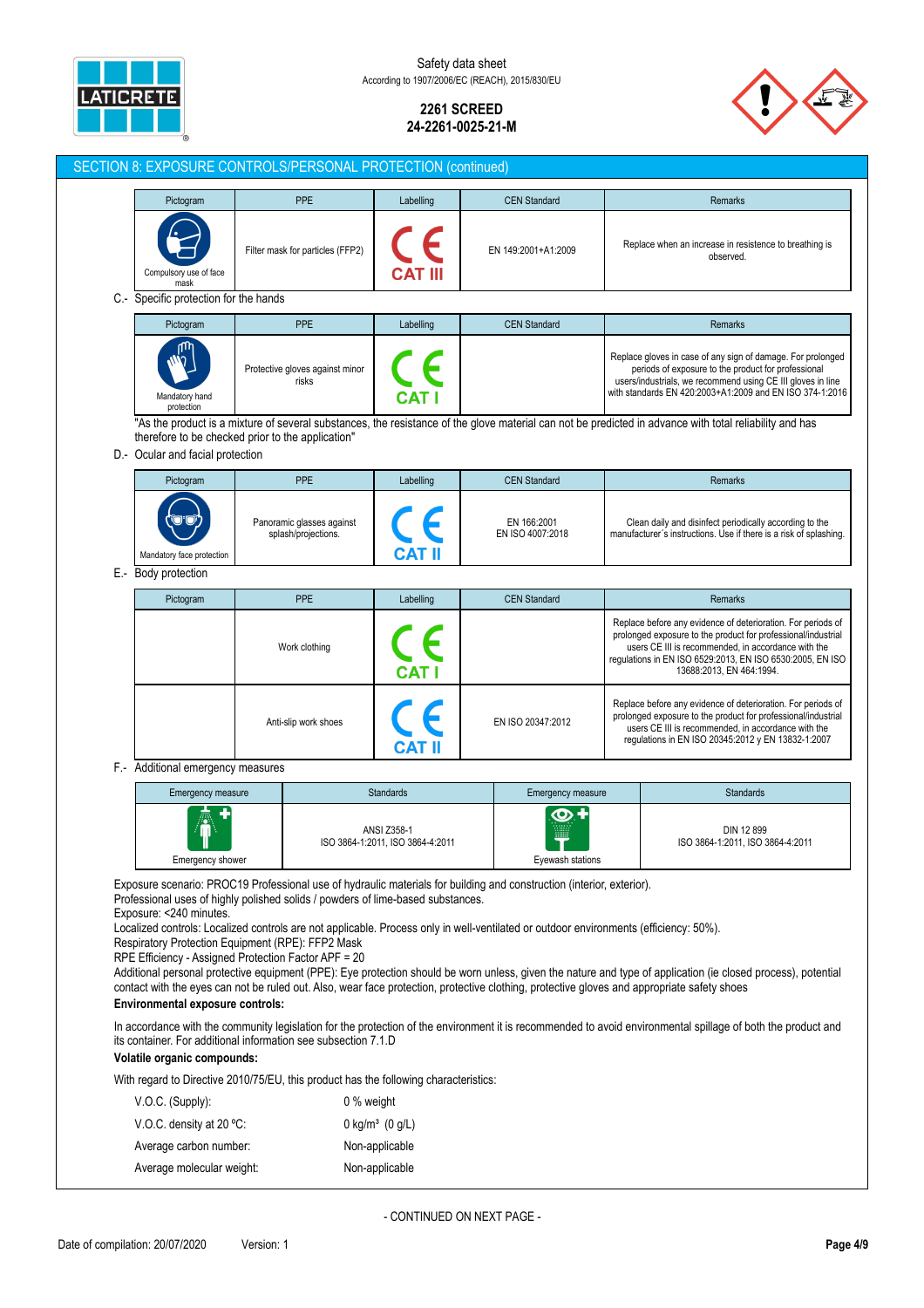



|     | <b>SECTION 9: PHYSICAL AND CHEMICAL PROPERTIES</b>                                                 |                               |
|-----|----------------------------------------------------------------------------------------------------|-------------------------------|
| 9.1 | Information on basic physical and chemical properties:                                             |                               |
|     | Appearance:                                                                                        |                               |
|     | Physical state at 20 °C:                                                                           | Solid                         |
|     | Appearance:                                                                                        | Powdery                       |
|     | Colour:                                                                                            | Grey                          |
|     | Odour:                                                                                             | Odourless                     |
|     | Odour threshold:                                                                                   | Non-applicable *              |
|     | Volatility:                                                                                        |                               |
|     | Boiling point at atmospheric pressure:                                                             | Non-applicable *              |
|     | Vapour pressure at 20 °C:                                                                          | Non-applicable *              |
|     | Vapour pressure at 50 °C:                                                                          | Non-applicable *              |
|     | Evaporation rate at 20 °C:                                                                         | Non-applicable *              |
|     | <b>Product description:</b>                                                                        |                               |
|     | Density at 20 °C:                                                                                  | $2,5 - 2,6$ kg/m <sup>3</sup> |
|     | Relative density at 20 °C:                                                                         | $2,5 - 2,6$                   |
|     | Dynamic viscosity at 20 °C:                                                                        | Non-applicable *              |
|     | Kinematic viscosity at 20 °C:                                                                      | Non-applicable *              |
|     | Kinematic viscosity at 40 °C:                                                                      | Non-applicable *              |
|     | Concentration:                                                                                     | Non-applicable *              |
|     | pH:                                                                                                | $12 - 13$                     |
|     | Vapour density at 20 °C:                                                                           | Non-applicable *              |
|     | Partition coefficient n-octanol/water 20 °C:                                                       | Non-applicable *              |
|     | Solubility in water at 20 °C:                                                                      | Non-applicable *              |
|     | Solubility properties:                                                                             | Partially water-soluble       |
|     | Decomposition temperature:                                                                         | Non-applicable *              |
|     | Melting point/freezing point:                                                                      | Non-applicable *              |
|     | Explosive properties:                                                                              | Non-applicable *              |
|     | Oxidising properties:                                                                              | Non-applicable *              |
|     | Flammability:                                                                                      |                               |
|     | Flash Point:                                                                                       | Non-applicable                |
|     | Flammability (solid, gas):                                                                         | Non-applicable *              |
|     | Autoignition temperature:                                                                          | Non-applicable *              |
|     | Lower flammability limit:                                                                          | Non-applicable *              |
|     | Upper flammability limit:                                                                          | Non-applicable *              |
|     | <b>Explosive:</b>                                                                                  |                               |
|     | Lower explosive limit:                                                                             | Non-applicable *              |
|     | Upper explosive limit:                                                                             | Non-applicable *              |
| 9.2 | Other information:                                                                                 |                               |
|     | Surface tension at 20 °C:                                                                          | Non-applicable *              |
|     | Refraction index:                                                                                  | Non-applicable *              |
|     | *Not relevant due to the nature of the product, not providing information property of its hazards. |                               |

# SECTION 10: STABILITY AND REACTIVITY

## **10.1 Reactivity:**

No hazardous reactions are expected because the product is stable under recommended storage conditions. See section 7.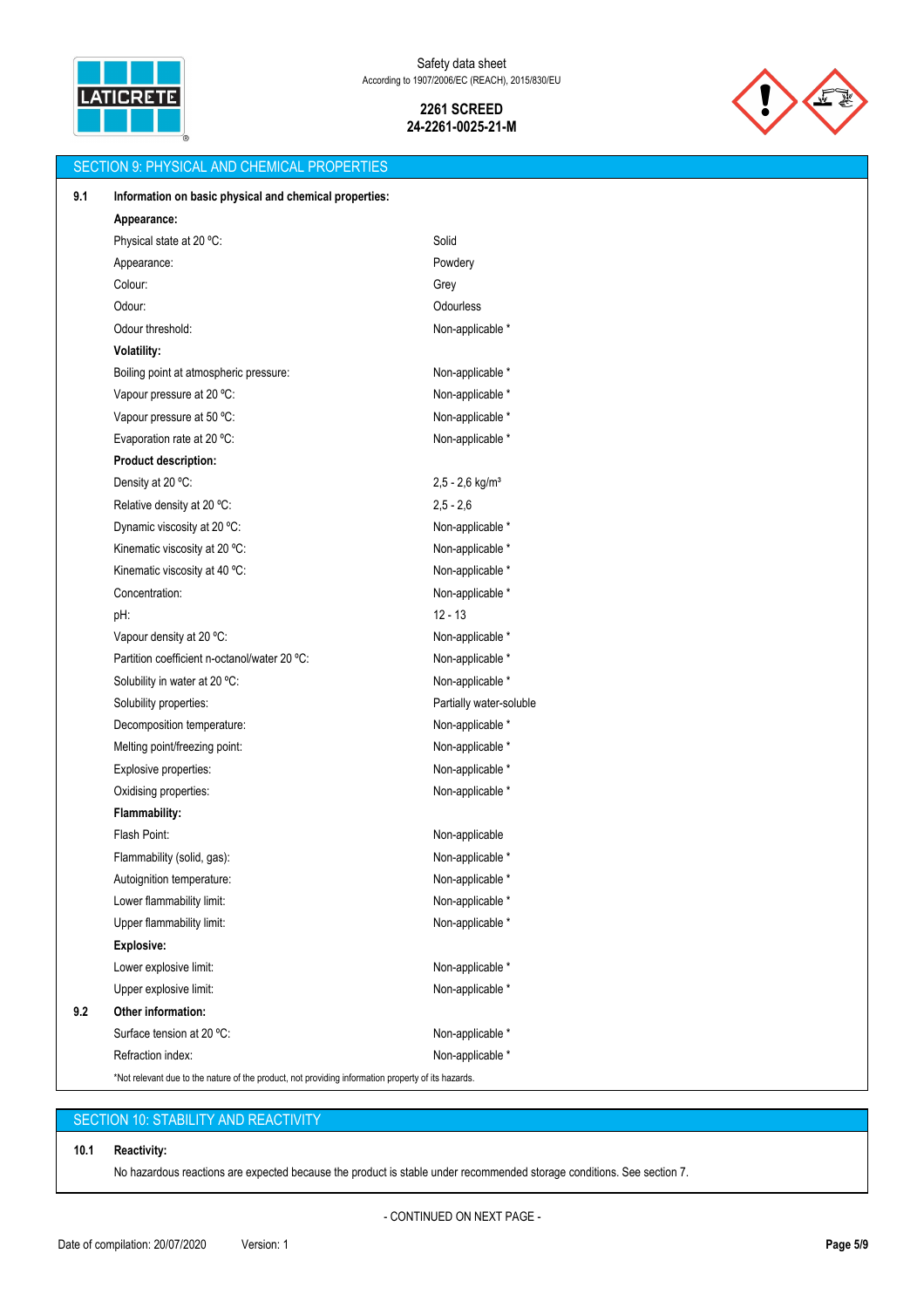



## SECTION 10: STABILITY AND REACTIVITY (continued)

## **10.2 Chemical stability:**

Chemically stable under the conditions of storage, handling and use.

#### **10.3 Possibility of hazardous reactions:**

Under the specified conditions, hazardous reactions that lead to excessive temperatures or pressure are not expected.

### **10.4 Conditions to avoid:**

Applicable for handling and storage at room temperature:

| Shock<br>and friction:         | Contact with air    | ⊧temperature<br>Increase in | Sunlight          | 1000<br>Humidity                         |
|--------------------------------|---------------------|-----------------------------|-------------------|------------------------------------------|
| annliaghla<br>i vul duulluduit | t applicable<br>Not | applicable<br><b>NULL</b>   | `applicable<br>งผ | iroot impool<br>Avoid<br>rec<br>. ιπρασι |

#### **10.5 Incompatible materials:**

| Acids        | Water                                       | Oxidising materials | Combustible materials | <b>Others</b>               |
|--------------|---------------------------------------------|---------------------|-----------------------|-----------------------------|
| Incompatible | Silicate formation and calcium<br>hvdroxide | Not applicable      | Not applicable        | Base metal salts (Al, NH4,) |

#### **10.6 Hazardous decomposition products:**

See subsection 10.3, 10.4 and 10.5 to find out the specific decomposition products. Depending on the decomposition conditions, complex mixtures of chemical substances can be released: carbon dioxide (CO2), carbon monoxide and other organic compounds.

## SECTION 11: TOXICOLOGICAL INFORMATION

#### **11.1 Information on toxicological effects:**

The experimental information related to the toxicological properties of the product itself is not available

#### **Dangerous health implications:**

In case of exposure that is repetitive, prolonged or at concentrations higher than the recommended occupational exposure limits, adverse effects on health may result, depending on the means of exposure:

A- Ingestion (acute effect):

- Acute toxicity : Based on available data, the classification criteria are not met, as it does not contain substances classified as dangerous for consumption. For more information see section 3.

- Corrosivity/Irritability: The consumption of a considerable dose can cause irritation in the throat, abdominal pain, nausea and vomiting.

B- Inhalation (acute effect):

- Acute toxicity : Based on available data, the classification criteria are not met, as it does not contain substances classified as dangerous for inhalation. For more information see section 3.

- Corrosivity/Irritability: Causes irritation in respiratory passages, which is normally reversible and limited to the upper respiratory passages.

- C- Contact with the skin and the eyes (acute effect):
	- Contact with the skin: Produces skin inflammation.
	- Contact with the eyes: Produces serious eye damage after contact.
- D- CMR effects (carcinogenicity, mutagenicity and toxicity to reproduction):

- Carcinogenicity: Based on available data, the classification criteria are not met, as it does not contain substances classified as dangerous for the effects mentioned. For more information see section 3.

IARC: Non-applicable

- Mutagenicity: Based on available data, the classification criteria are not met, as it does not contain substances classified as dangerous for this effect. For more information see section 3.

Reproductive toxicity: Based on available data, the classification criteria are not met, as it does not contain substances classified as dangerous for this effect. For more information see section 3.

- E- Sensitizing effects:
	- Respiratory: Based on available data, the classification criteria are not met, as it does not contain substances classified as dangerous with sensitising effects. For more information see section 3.
	- Cutaneous: Prolonged contact with the skin can result in episodes of allergic contact dermatitis.
- F- Specific target organ toxicity (STOT) single exposure:

Causes irritation in respiratory passages, which is normally reversible and limited to the upper respiratory passages.

- G- Specific target organ toxicity (STOT)-repeated exposure:
	- Specific target organ toxicity (STOT)-repeated exposure: Based on available data, the classification criteria are not met, as it does not contain substances classified as dangerous for this effect. For more information see section 3.

- Skin: Based on available data, the classification criteria are not met, as it does not contain substances classified as dangerous for this effect. For more information see section 3.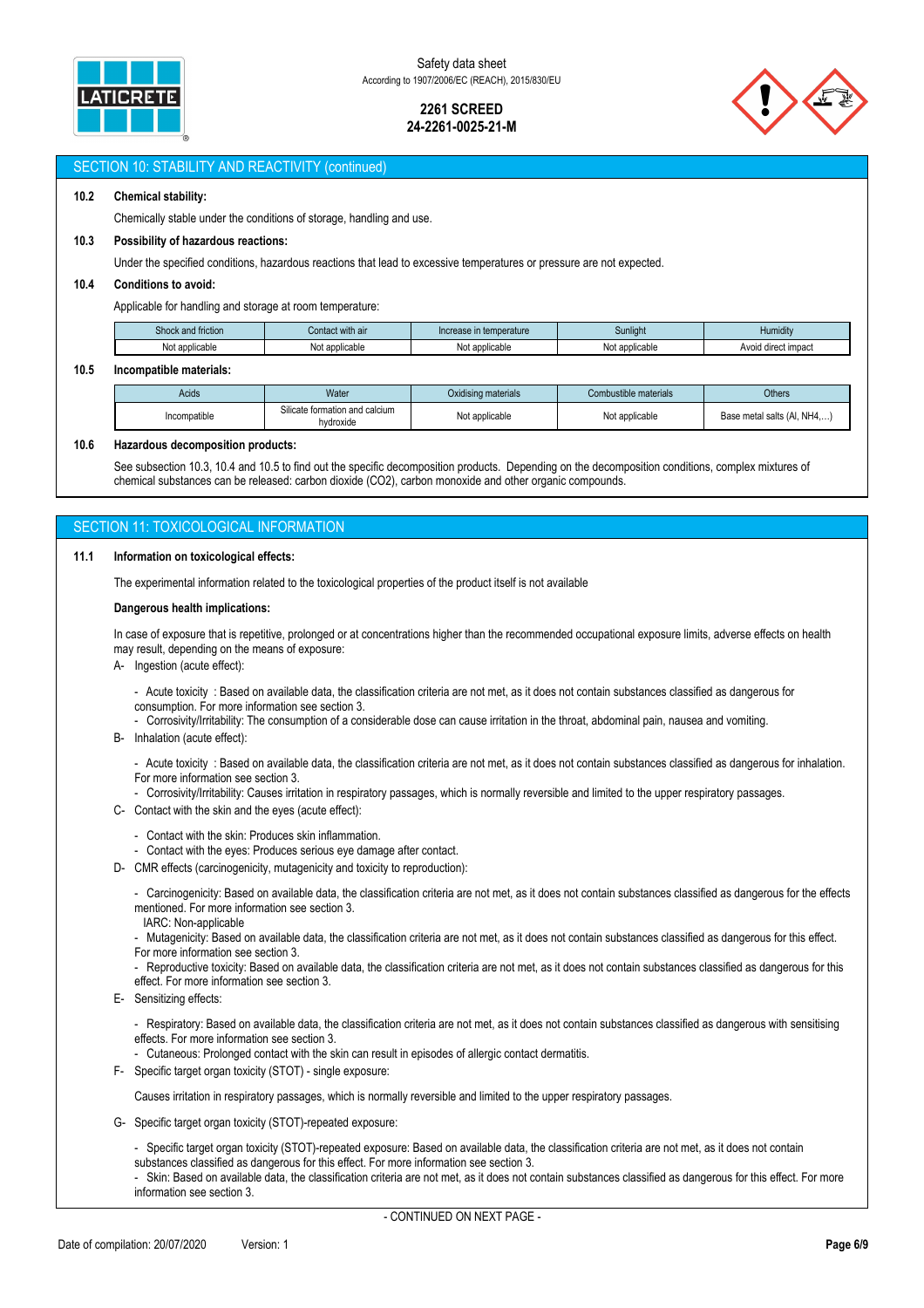



## SECTION 11: TOXICOLOGICAL INFORMATION (continued)

### H- Aspiration hazard:

Based on available data, the classification criteria are not met, as it does not contain substances classified as dangerous for this effect. For more information see section 3.

# **Other information:**

Contact with human skin, without adequate protection, can result in skin thickening, cracking, or fissuring

### **Specific toxicology information on the substances:**

Not available

## SECTION 12: ECOLOGICAL INFORMATION

The experimental information related to the eco-toxicological properties of the product itself is not available

- **12.1 Toxicity:**
	- Not available
- **12.2 Persistence and degradability:**

Not available

- **12.3 Bioaccumulative potential:** Not available
- **12.4 Mobility in soil:** Not available
- **12.5 Results of PBT and vPvB assessment:**

Product fails to meet PBT/vPvB criteria

**12.6 Other adverse effects:**

Not described

## SECTION 13: DISPOSAL CONSIDERATIONS

### **13.1 Waste treatment methods:**

| Code     | Description                                                                                                 | * (Regulation (EU) No 1357/2014)<br>Waste class |
|----------|-------------------------------------------------------------------------------------------------------------|-------------------------------------------------|
| 17 09 04 | 17 09 02 and 17 09 03<br>I mixed construction and demolition wastes other than those mentioned in 17 09 01. | Dangerous                                       |

## **Type of waste (Regulation (EU) No 1357/2014):**

HP13 Sensitising, HP4 Irritant — skin irritation and eye damage

## **Waste management (disposal and evaluation):**

Consult the authorized waste service manager on the assessment and disposal operations in accordance with Annex 1 and Annex 2 (Directive 2008/98/EC). As under 15 01 (2014/955/EC) of the code and in case the container has been in direct contact with the product, it will be processed the same way as the actual product. Otherwise, it will be processed as non-dangerous residue. We do not recommended disposal down the drain. See paragraph 6.2.

## **Regulations related to waste management:**

In accordance with Annex II of Regulation (EC) No 1907/2006 (REACH) the community or state provisions related to waste management are stated

Community legislation: Directive 2008/98/EC, 2014/955/EU, Regulation (EU) No 1357/2014

## SECTION 14: TRANSPORT INFORMATION

This product is not regulated for transport (ADR/RID,IMDG,IATA)

## SECTION 15: REGULATORY INFORMATION

**15.1 Safety, health and environmental regulations/legislation specific for the substance or mixture:**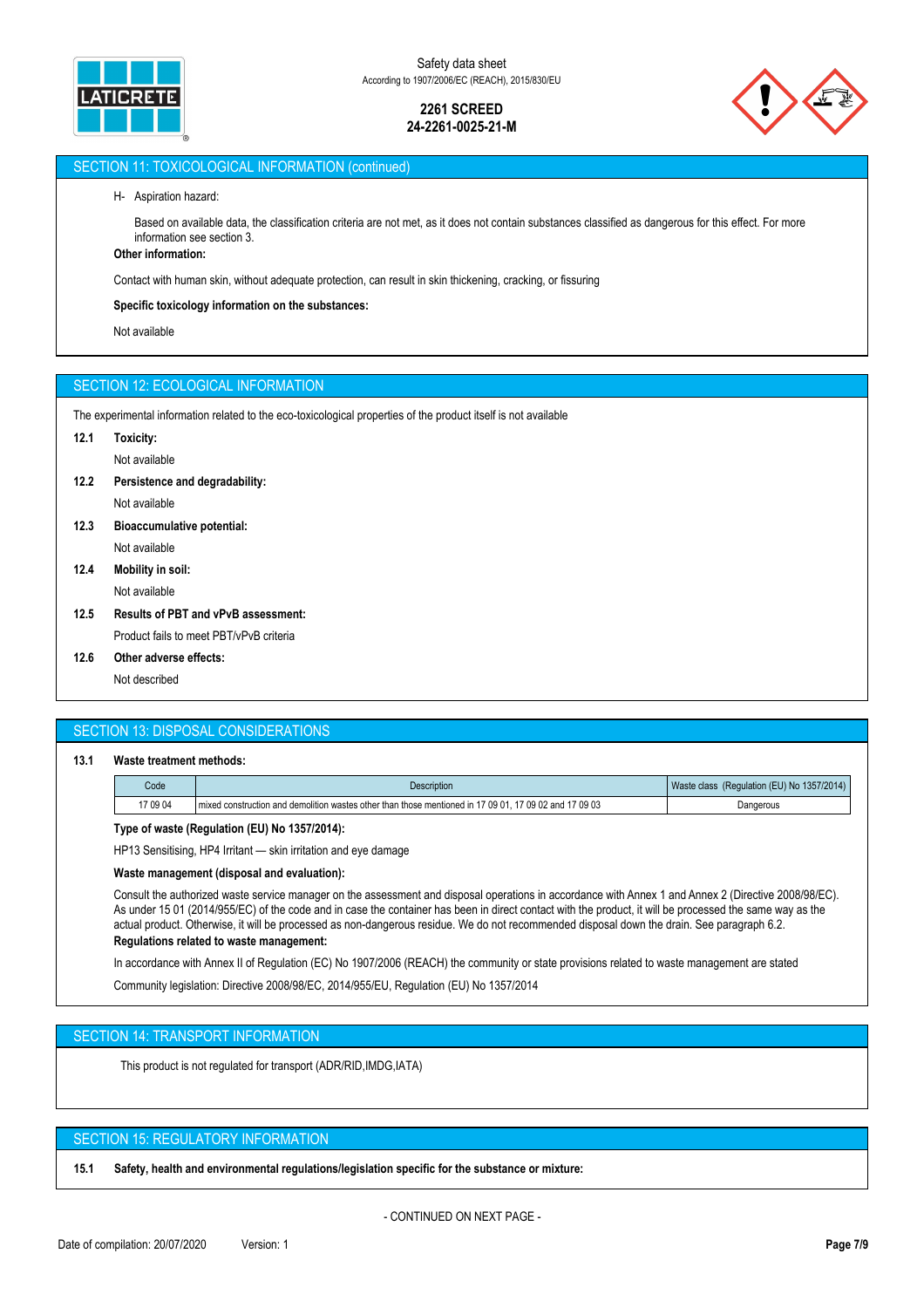



## SECTION 15: REGULATORY INFORMATION (continued)

Candidate substances for authorisation under the Regulation (EC) No 1907/2006 (REACH): Non-applicable

Substances included in Annex XIV of REACH ("Authorisation List") and sunset date: Non-applicable

Regulation (EC) No 1005/2009, about substances that deplete the ozone layer: Non-applicable

Article 95, REGULATION (EU) No 528/2012: Non-applicable

REGULATION (EU) No 649/2012, in relation to the import and export of hazardous chemical products: Non-applicable

#### **Seveso III:**

Non-applicable

#### **Limitations to commercialisation and the use of certain dangerous substances and mixtures (Annex XVII REACH, etc ….):**

1. Cement and cement-containing mixtures shall not be placed on the market, or used, if they contain, when hydrated, more than 2 mg/kg (0,0002 %) soluble chromium VI of the total dry weight of the cement.

2. If reducing agents are used, then without prejudice to the application of other Community provisions on the classification, packaging and labelling of substances and mixtures, suppliers shall ensure before the placing on the market that the packaging of cement or cement-containing mixtures is visibly, legibly and indelibly marked with information on the packing date, as well as on the storage conditions and the storage period appropriate to maintaining the activity of the reducing agent and to keeping the content of soluble chromium VI below the limit indicated in paragraph 1.

3. By way of derogation, paragraphs 1 and 2 shall not apply to the placing on the market for, and use in, controlled closed and totally automated processes in which cement and cement-containing mixtures are handled solely by machines and in which there is no possibility of contact with the skin.

#### **Specific provisions in terms of protecting people or the environment:**

It is recommended to use the information included in this safety data sheet as a basis for conducting workplace-specific risk assessments in order to establish the necessary risk prevention measures for the handling, use, storage and disposal of this product.

## **Other legislation:**

The product could be affected by sectorial legislation

### **15.2 Chemical safety assessment:**

The supplier has not carried out evaluation of chemical safety.

## SECTION 16: OTHER INFORMATION

### **Legislation related to safety data sheets:**

This safety data sheet has been designed in accordance with ANNEX II-Guide to the compilation of safety data sheets of Regulation (EC) No 1907/2006 (Regulation (EC) No 2015/830)

**Modifications related to the previous Safety Data Sheet which concerns the ways of managing risks.:**

Non-applicable

### **Texts of the legislative phrases mentioned in section 2:**

H315: Causes skin irritation

H318: Causes serious eye damage

H317: May cause an allergic skin reaction

H335: May cause respiratory irritation

## **Texts of the legislative phrases mentioned in section 3:**

The phrases indicated do not refer to the product itself; they are present merely for informative purposes and refer to the individual components which appear in section 3

### **CLP Regulation (EC) No 1272/2008:**

Eye Dam. 1: H318 - Causes serious eye damage Skin Irrit. 2: H315 - Causes skin irritation Skin Sens. 1B: H317 - May cause an allergic skin reaction STOT SE 3: H335 - May cause respiratory irritation

## **Classification procedure:**

Skin Irrit. 2: Calculation method Eye Dam. 1: Calculation method Skin Sens. 1B: Calculation method STOT SE 3: Calculation method

## **Advice related to training:**

Minimal training is recommended in order to prevent industrial risks for staff using this product and to facilitate their comprehension and interpretation of this safety data sheet, as well as the label on the product.

### **Principal bibliographical sources:**

http://echa.europa.eu http://eur-lex.europa.eu **Abbreviations and acronyms:**